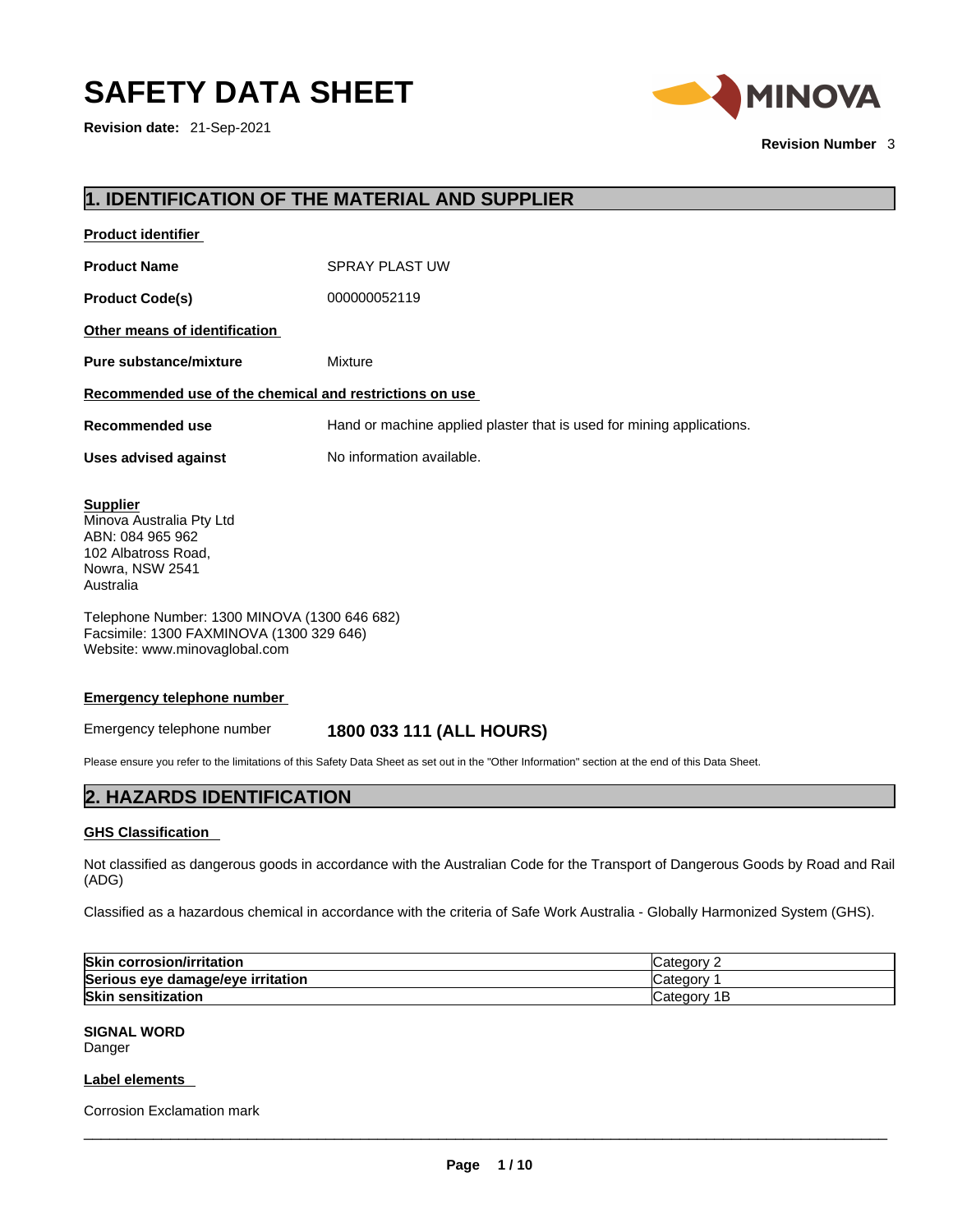

#### **Hazard statements**

H315 - Causes skin irritation H317 - May cause an allergic skin reaction H318 - Causes serious eye damage

#### **Precautionary Statements - Prevention**

Avoid breathing dust / fume / gas / mist / vapours / spray Wash hands thoroughly after handling Contaminated work clothing should not be allowed out of the workplace Wear protective gloves/eye protection/face protection **Precautionary Statements - Response** Specific treatment (see First aid on this SDS) IF IN EYES: Rinse cautiously with water for several minutes. Remove contact lenses, if present and easy to do. Continue rinsing Immediately call a POISON CENTER or doctor/physician IF ON SKIN: Wash with plenty of water and soap If skin irritation or rash occurs: Get medical advice/attention Take off contaminated clothing and wash it before reuse **Precautionary Statements - Storage** No storage statements **Precautionary Statements - Disposal** Dispose of contents/container in accordance with local, regional, national, and international regulations as applicable

**Other hazards which do not result in classification Poisons Schedule (SUSMP)** None allocated

### **3. COMPOSITION/INFORMATION ON INGREDIENTS**

#### **Mixture**

| Chemical name                 | CAS No.    | Weight-% |
|-------------------------------|------------|----------|
| <b>Portland Cement</b>        | 65997-15-1 | 0-10%    |
| Calcium sulphate, hemihydrate | 10034-76-1 | 86-100%  |
| Proprietary component(s)      |            | 0-4%     |

### **4. FIRST AID MEASURES**

#### **Description of first aid measures**

| <b>General advice</b>             | For advice, contact a Poisons Information Centre (e.g. phone Australia 13 11 26; New<br>Zealand 0800 764 766) or a doctor. Take a copy of the Safety Data Sheet when going for<br>medical treatment.                                                              |
|-----------------------------------|-------------------------------------------------------------------------------------------------------------------------------------------------------------------------------------------------------------------------------------------------------------------|
| <b>Emergency telephone number</b> | Poisons Information Center, Australia: 13 11 26<br>Poisons Information Center, New Zealand: 0800 764 766                                                                                                                                                          |
| <b>Inhalation</b>                 | Remove to fresh air and keep at rest in a position comfortable for breathing. Administer<br>oxygen if breathing is difficult. If symptoms persist, call a physician. If breathing has<br>stopped, give artificial respiration. Get medical attention immediately. |
| Eye contact                       | Immediately flush with plenty of water. After initial flushing, remove any contact lenses and<br>continue flushing for at least 15 minutes. Keep eye wide open while rinsing. Get immediate                                                                       |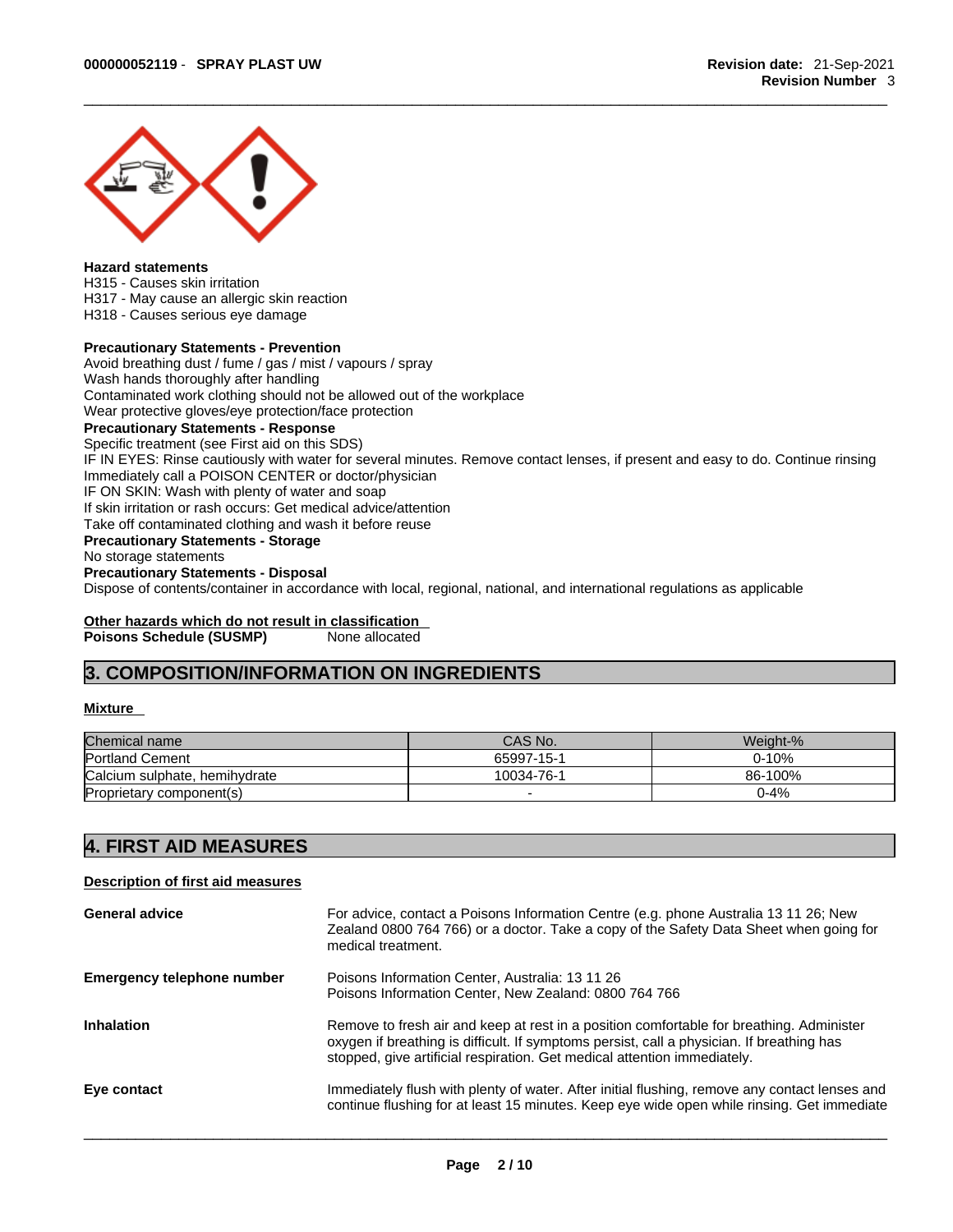|                                                             | medical advice/attention.                                                                                                                                                                                                 |
|-------------------------------------------------------------|---------------------------------------------------------------------------------------------------------------------------------------------------------------------------------------------------------------------------|
| <b>Skin contact</b>                                         | Wash off immediately with plenty of water for at least 15 minutes. Take off contaminated<br>clothing and wash before reuse. In the case of skin irritation or allergic reactions see a<br>physician.                      |
| Ingestion                                                   | Clean mouth with water and drink afterwards plenty of water. Do NOT induce vomiting. Call<br>a physician immediately. Never give anything by mouth to an unconscious person.                                              |
| Self-protection of the first aider                          | Use personal protective equipment as required. See section 8 for more information. Avoid<br>contact with eyes. Avoid contact with skin. Do not breathe dust.                                                              |
| Most important symptoms and effects, both acute and delayed |                                                                                                                                                                                                                           |
| <b>Symptoms</b>                                             | Erythema (skin redness). May cause allergic skin reaction. May cause redness and tearing<br>of the eyes. Irritating.                                                                                                      |
|                                                             | Indication of any immediate medical attention and special treatment needed                                                                                                                                                |
| Note to physicians                                          | Treat symptomatically. May cause sensitization by skin contact. Can cause corneal burns.                                                                                                                                  |
| <b>5. FIRE FIGHTING MEASURES</b>                            |                                                                                                                                                                                                                           |
| <b>Suitable Extinguishing Media</b>                         |                                                                                                                                                                                                                           |
| <b>Suitable Extinguishing Media</b>                         | Use extinguishing measures that are appropriate to local circumstances and the<br>surrounding environment.                                                                                                                |
| Unsuitable extinguishing media                              |                                                                                                                                                                                                                           |
| Specific hazards arising from the chemical                  |                                                                                                                                                                                                                           |
| Specific hazards arising from the<br>chemical               | Non-combustible, substance itself does not burn but may decompose upon heating to<br>produce corrosive and/or toxic fumes. Avoid generation of dust.                                                                      |
| <b>Hazardous combustion products</b>                        | Calcium oxides. Oxides of sulfur.                                                                                                                                                                                         |
| Special protective actions for fire-fighters                |                                                                                                                                                                                                                           |
| Special protective equipment for<br>fire-fighters           | Firefighters should wear self-contained breathing apparatus and full firefighting turnout<br>gear. Use personal protection equipment.                                                                                     |
| <b>6. ACCIDENTAL RELEASE MEASURES</b>                       |                                                                                                                                                                                                                           |
|                                                             | Personal precautions, protective equipment and emergency procedures                                                                                                                                                       |
| <b>Personal precautions</b>                                 | Evacuate personnel to safe areas. Ensure adequate ventilation. Do not breathe dust. Avoid<br>contact with skin, eyes, and clothing. Use personal protective equipment as required. See<br>section 8 for more information. |

**Other information** Refer to protective measures listed in Sections 7 and 8.

be contained.

**For emergency responders** Use personal protection recommended in Section 8.

**Environmental precautions**

**Environmental precautions** Keep out of waterways. Local authorities should be advised if significant spillages cannot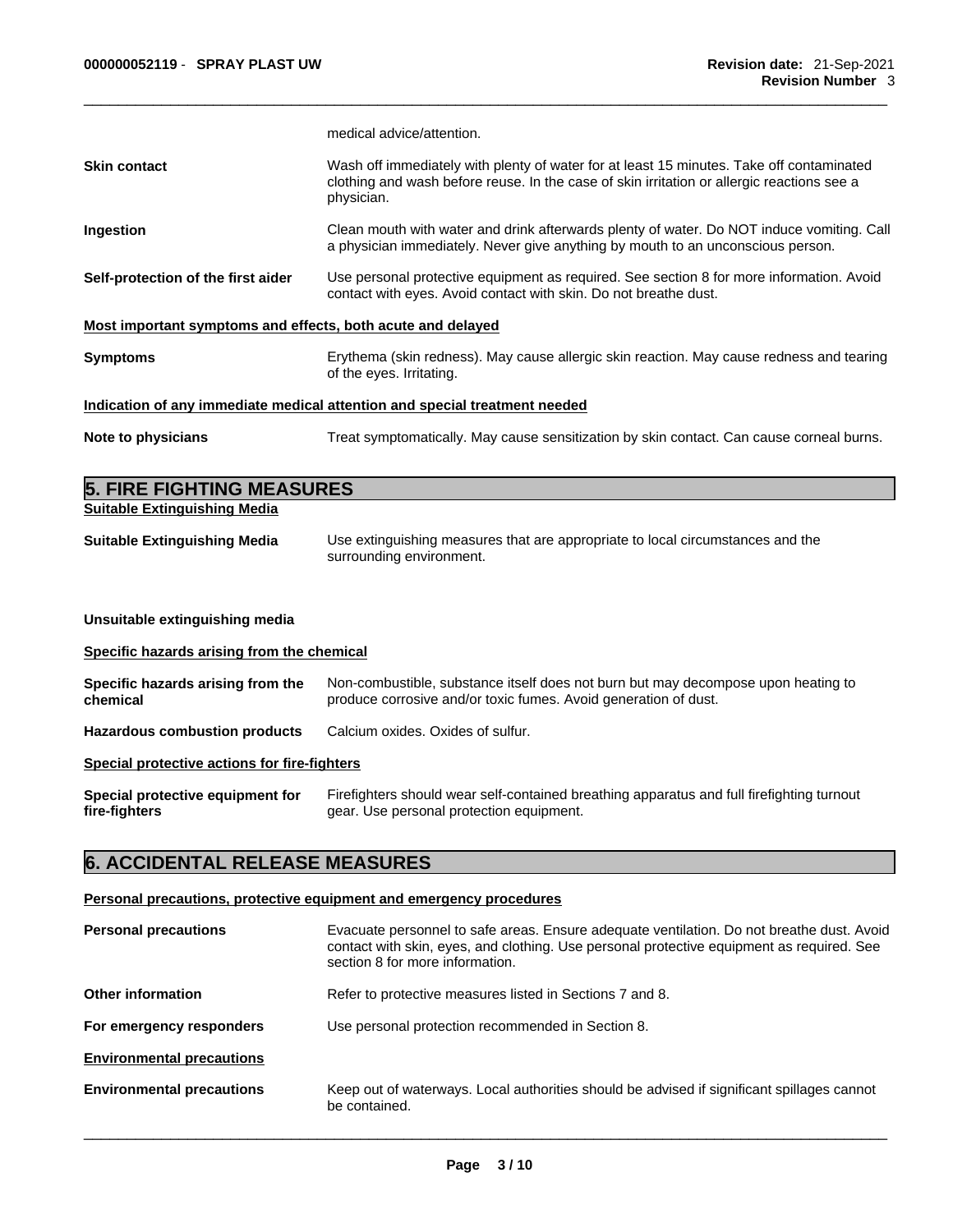#### **Methods and material for containment and cleaning up**

| <b>Methods for containment</b> | Absorb or cover with dry earth, sand or other non-combustible material and transfer to<br>containers. Prevent dust cloud. Prevent further leakage or spillage if safe to do so.                                                  |
|--------------------------------|----------------------------------------------------------------------------------------------------------------------------------------------------------------------------------------------------------------------------------|
| Methods for cleaning up        | Work up wind or increase ventilation. Avoid generation of dust. Sweep up and shovel into<br>suitable containers for disposal. Keep in suitable, closed containers for disposal. After<br>cleaning, flush away traces with water. |

# **7. HANDLING AND STORAGE**

| <b>Precautions for safe handling</b>                         |                                                                                                                                                                                                                                                                          |  |
|--------------------------------------------------------------|--------------------------------------------------------------------------------------------------------------------------------------------------------------------------------------------------------------------------------------------------------------------------|--|
| Advice on safe handling                                      | Use personal protection equipment. Avoid contact with skin and eyes. Do not get in eyes.<br>Do not breathe dust. Avoid generation of dust. Do not eat, drink or smoke when using this<br>product. Handle in accordance with good industrial hygiene and safety practice. |  |
| <b>General hygiene considerations</b>                        | Contaminated work clothing should not be allowed out of the workplace. Do not get in eyes,<br>on skin, or on clothing. Wear suitable gloves and eye/face protection.                                                                                                     |  |
| Conditions for safe storage, including any incompatibilities |                                                                                                                                                                                                                                                                          |  |
| <b>Storage Conditions</b>                                    | Keep container closed when not in use. Store under cover in a dry place. Keep away from<br>water or moist air.                                                                                                                                                           |  |
| Incompatible materials                                       | Acids.                                                                                                                                                                                                                                                                   |  |
| <b>Poisons Schedule (SUSMP)</b>                              | None allocated                                                                                                                                                                                                                                                           |  |
| A EVBOOUDE CONTROLOGEROOM                                    | <b>BBATEATIAU</b>                                                                                                                                                                                                                                                        |  |

### **8. EXPOSURE CONTROLS/PERSONAL PROTECTION**

#### **Control parameters**

**Exposure Limits** No value assigned for this specific material by Safe Work Australia. However, Workplace Exposure Standard(s) for constituent(s):

Portland cement: 8hr TWA = 10 mg/m <sup>3</sup> Calcium sulfate: 8hr TWA =  $10 \text{ mg/m}^3$ 

As published by Safe Work Australia Workplace Exposure Standards for Airborne Contaminants.

TWA - The time-weighted average airborne concentration of a particular substance when calculated over an eight-hour working day, for a five-day working week.

These Workplace Exposure Standards are guides to be used in the control of occupational health hazards. All atmospheric contamination should be kept to as low a level as is workable. These workplace exposure standards should not be used as fine dividing lines between safe and dangerous concentrations of chemicals. They are not a measure of relative toxicity.

#### **Appropriate engineering controls**

#### **Engineering controls Eyewash stations.**

Apply technical measures to comply with the occupational exposure limits.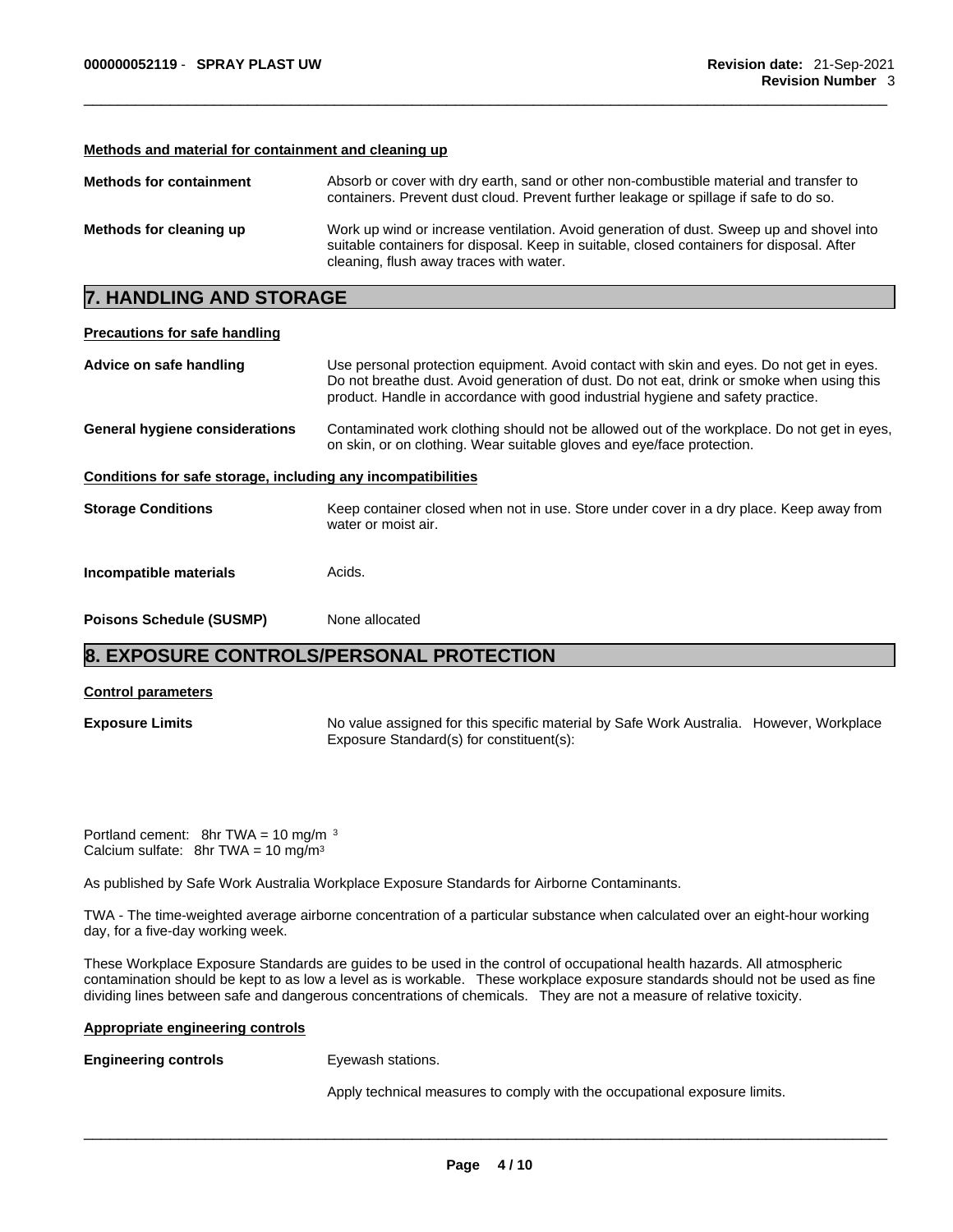If in the handling and application of this material, safe exposure levels could be exceeded, the use of engineering controls such as local exhaust ventilation must be considered and the results documented. If achieving safe exposure levels does not require engineering controls, then a detailed and documented risk assessment using the relevant Personal Protective Equipment (PPE) (refer to PPE section below) as a basis must be carried out to determine the minimum PPE requirements.

**Property Values Remarks • Method**

**None known** 

#### **Individual protection measures, such as personal protective equipment**

The selection of PPE is dependent on a detailed risk assessment. The risk assessment should consider the work situation, the physical form of the chemical, the handling methods, and environmental factors.

OVERALLS, SAFETY SHOES, CHEMICAL GOGGLES, GLOVES, DUST MASK.



### **9. PHYSICAL AND CHEMICAL PROPERTIES**

#### **Information on basic physical and chemical properties**

| <b>Physical state</b>          | Solid                     |
|--------------------------------|---------------------------|
| Appearance                     | Powder                    |
| Color                          | White                     |
| Odor                           | Low                       |
| Odor threshold                 | No information available. |
| Property                       | <b>Values</b>             |
| рH                             | No data available         |
| pH (as aqueous solution)       | No data available         |
| Malting noint / froezing noint | Ala data availahla        |

| pH (as aqueous solution)         | No data available | None known |
|----------------------------------|-------------------|------------|
| Melting point / freezing point   | No data available | None known |
| Boiling point / boiling range    | Not applicable    | None known |
| <b>Flash point</b>               | Not applicable    | None known |
| <b>Evaporation rate</b>          | Not applicable    | None known |
| Flammability (solid, gas)        | No data available | None known |
| <b>Flammability Limit in Air</b> |                   | None known |
| Upper flammability or explosive  | No data available |            |
| limits                           |                   |            |
| Lower flammability or explosive  | No data available |            |
| limits                           |                   |            |
| Vapor pressure                   | No data available | None known |
| Vapor density                    | No data available | None known |
| <b>Relative density</b>          | $2.6 - 2.7$       | None known |
| <b>Water solubility</b>          | Slightly soluble  | None known |
| Solubility(ies)                  | No data available | None known |
|                                  |                   |            |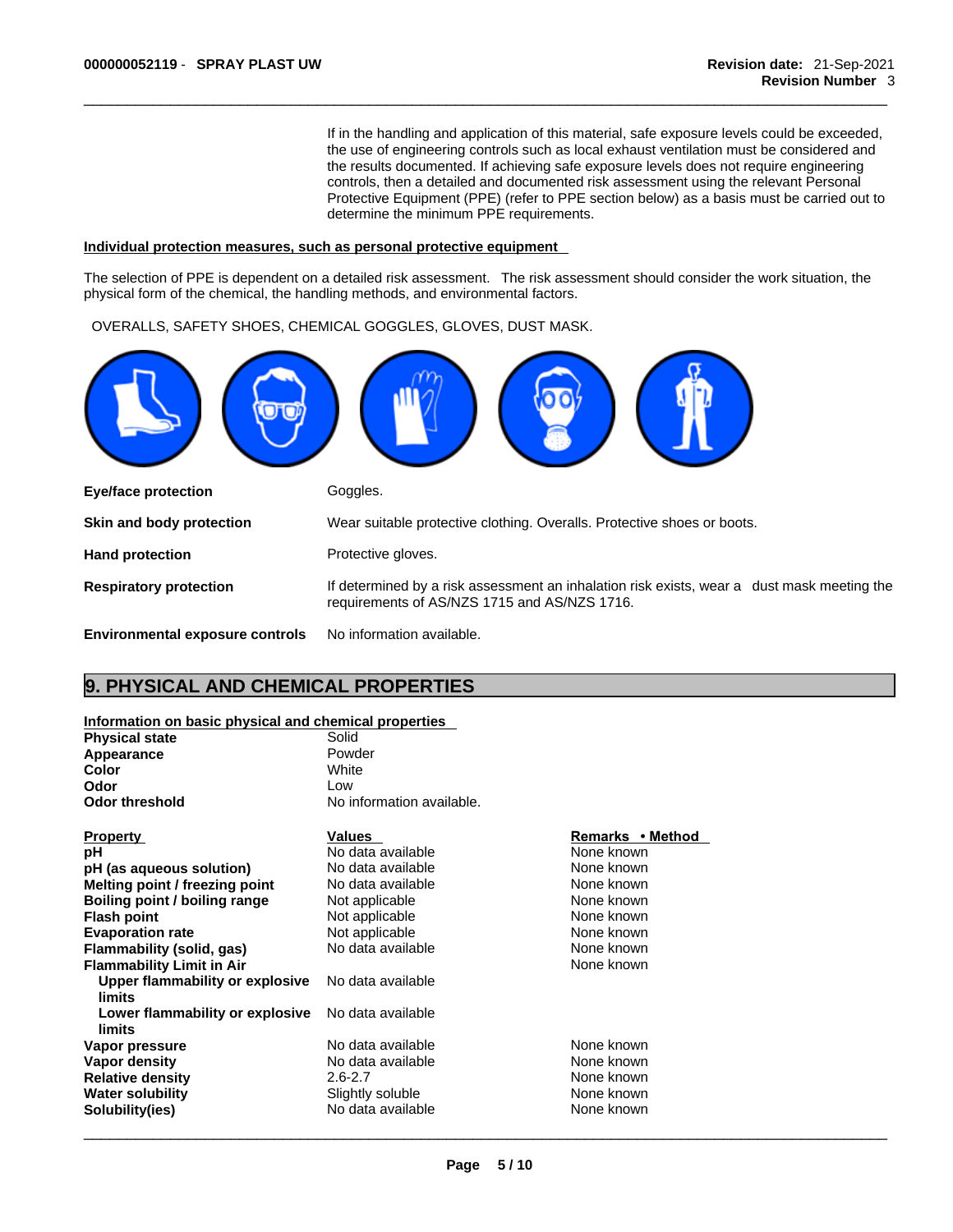**Partition coefficient**<br> **Autoignition temperature**<br>
Not applicable<br>
None known<br>
None known **Autoignition temperature** Mot applicable **None known**<br> **Decomposition temperature** No data available None known **Decomposition temperature** No data available None known<br> **Kinematic viscosity** Not applicable None known **Kinematic viscosity**<br> **Communication**<br> **Dynamic viscosity**<br> **No data available Dynamic viscosity** 

None known

**Other information** 

# **10. STABILITY AND REACTIVITY**

| <b>Reactivity</b>                                               |                                          |
|-----------------------------------------------------------------|------------------------------------------|
| <b>Reactivity</b>                                               | Reacts with strong acids.                |
| <b>Chemical stability</b>                                       |                                          |
| <b>Stability</b>                                                | Stable under normal conditions.          |
| <b>Explosion data</b><br>Sensitivity to mechanical impact None. |                                          |
| <b>Sensitivity to static discharge</b>                          | None.                                    |
| <b>Possibility of hazardous reactions</b>                       |                                          |
| Possibility of hazardous reactions                              | None under normal processing.            |
| <b>Hazardous polymerization</b>                                 | Hazardous polymerization does not occur. |
| <b>Conditions to avoid</b>                                      |                                          |
| <b>Conditions to avoid</b>                                      | Protect from moisture. Dust formation.   |
| Incompatible materials                                          |                                          |
| Incompatible materials                                          | Acids.                                   |
| <b>Hazardous decomposition products</b>                         |                                          |

**Hazardous decomposition products** Calcium oxides. Oxides of sulfur.

# **11. TOXICOLOGICAL INFORMATION**

#### **Acute toxicity**

#### **Information on likely routes of exposure**

| <b>Product Information</b> | No adverse health effects expected if the chemical is handled in accordance with this<br>Safety Data Sheet and the chemical label. Symptoms or effects that may arise if the<br>chemical is mishandled and overexposure occurs are: |
|----------------------------|-------------------------------------------------------------------------------------------------------------------------------------------------------------------------------------------------------------------------------------|
| <b>Inhalation</b>          | May cause irritation of respiratory tract.                                                                                                                                                                                          |
| Eye contact                | Causes serious eye damage. May cause irreversible damage to eyes.                                                                                                                                                                   |
| <b>Skin contact</b>        | Causes skin irritation. Repeated or prolonged skin contact may cause allergic reactions with<br>susceptible persons. May cause sensitization by skin contact. Prolonged or repeated<br>contact may dry skin and cause irritation.   |
| Ingestion                  | Ingestion may cause gastrointestinal irritation, nausea, vomiting and diarrhoea. Can burn                                                                                                                                           |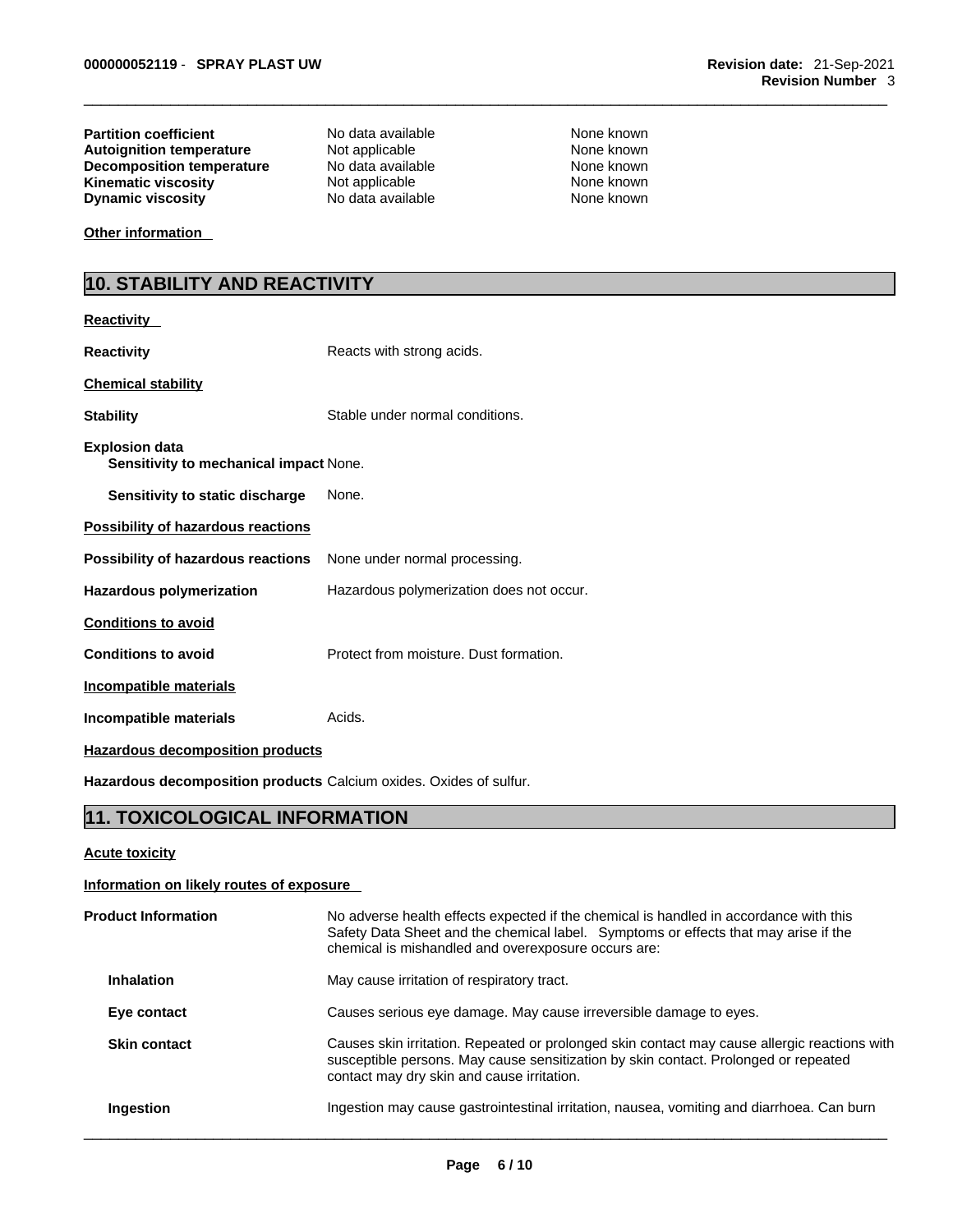mouth, throat, and stomach. Swallowing can result in physical obstruction.

**Symptoms** Erythema (skin redness). Irritating. May cause allergic skin reaction. May cause redness and tearing of the eyes.

**Numerical measures of toxicity - Product Information**

No information available.

#### *See section 16 for terms and abbreviations*

| Delayed and immediate effects as well as chronic effects from short and long-term exposure |                                                                                                                                                                                                                                                                                                                                                                                                                                                                                                                                                                                                                                                                   |  |
|--------------------------------------------------------------------------------------------|-------------------------------------------------------------------------------------------------------------------------------------------------------------------------------------------------------------------------------------------------------------------------------------------------------------------------------------------------------------------------------------------------------------------------------------------------------------------------------------------------------------------------------------------------------------------------------------------------------------------------------------------------------------------|--|
| <b>Skin corrosion/irritation</b>                                                           | Causes skin irritation.                                                                                                                                                                                                                                                                                                                                                                                                                                                                                                                                                                                                                                           |  |
| Serious eye damage/eye irritation                                                          | Causes serious eye damage.                                                                                                                                                                                                                                                                                                                                                                                                                                                                                                                                                                                                                                        |  |
| Respiratory or skin sensitization                                                          | May cause an allergic skin reaction. May cause sensitization by skin contact.                                                                                                                                                                                                                                                                                                                                                                                                                                                                                                                                                                                     |  |
| Germ cell mutagenicity                                                                     | No information available.                                                                                                                                                                                                                                                                                                                                                                                                                                                                                                                                                                                                                                         |  |
| <b>Carcinogenicity</b>                                                                     | No information available.                                                                                                                                                                                                                                                                                                                                                                                                                                                                                                                                                                                                                                         |  |
| <b>Reproductive toxicity</b>                                                               | No information available.                                                                                                                                                                                                                                                                                                                                                                                                                                                                                                                                                                                                                                         |  |
| <b>STOT - single exposure</b>                                                              | No information available.                                                                                                                                                                                                                                                                                                                                                                                                                                                                                                                                                                                                                                         |  |
| <b>STOT - repeated exposure</b>                                                            | No information available.                                                                                                                                                                                                                                                                                                                                                                                                                                                                                                                                                                                                                                         |  |
| <b>Aspiration hazard</b>                                                                   | No information available.                                                                                                                                                                                                                                                                                                                                                                                                                                                                                                                                                                                                                                         |  |
| <b>Chronic effects:</b>                                                                    | Prolonged exposure may lead to skin sensitisation.                                                                                                                                                                                                                                                                                                                                                                                                                                                                                                                                                                                                                |  |
|                                                                                            | For calcium sulphate hemihydrate: This material contains trace amounts of crystalline silica.<br>Crystalline silica has been classified by the International Agency for Research on Cancer<br>(IARC) as a Group 1 agent. Group 1 - the agent is carcinogenic to humans. Epidemiological<br>studies in humans have revealed that crystalline silica may cause lung cancer, silicosis,<br>lymph node fibrosis, airways disease, emphysema and lung inflammation. It may be<br>progressive, and lead to disability and death. Crystalline silica has been shown to cause<br>silicosis and lung cancer. Crystalline silica only causes these conditions when inhaled. |  |
|                                                                                            | For Portland cement: This material may contain trace amounts of chromium (VI). For<br>Chromium (VI): Chromiun (VI) compounds cause cancer of the lung. Positive associations<br>have been observed between exposure to chromium (VI) compounds and cancer of the<br>nose and nasal sinuses. This material has been classified by the International Agency for<br>Research on Cancer (IARC) as a Group 1. Group 1 - The agent is carcinogenic to humans.                                                                                                                                                                                                           |  |

# **12. ECOLOGICAL INFORMATION**

| <b>Ecotoxicity</b>            |                            |
|-------------------------------|----------------------------|
| <b>Ecotoxicity</b>            | Keep out of waterways.     |
| Persistence and degradability |                            |
| Persistence and degradability | Not readily biodegradable. |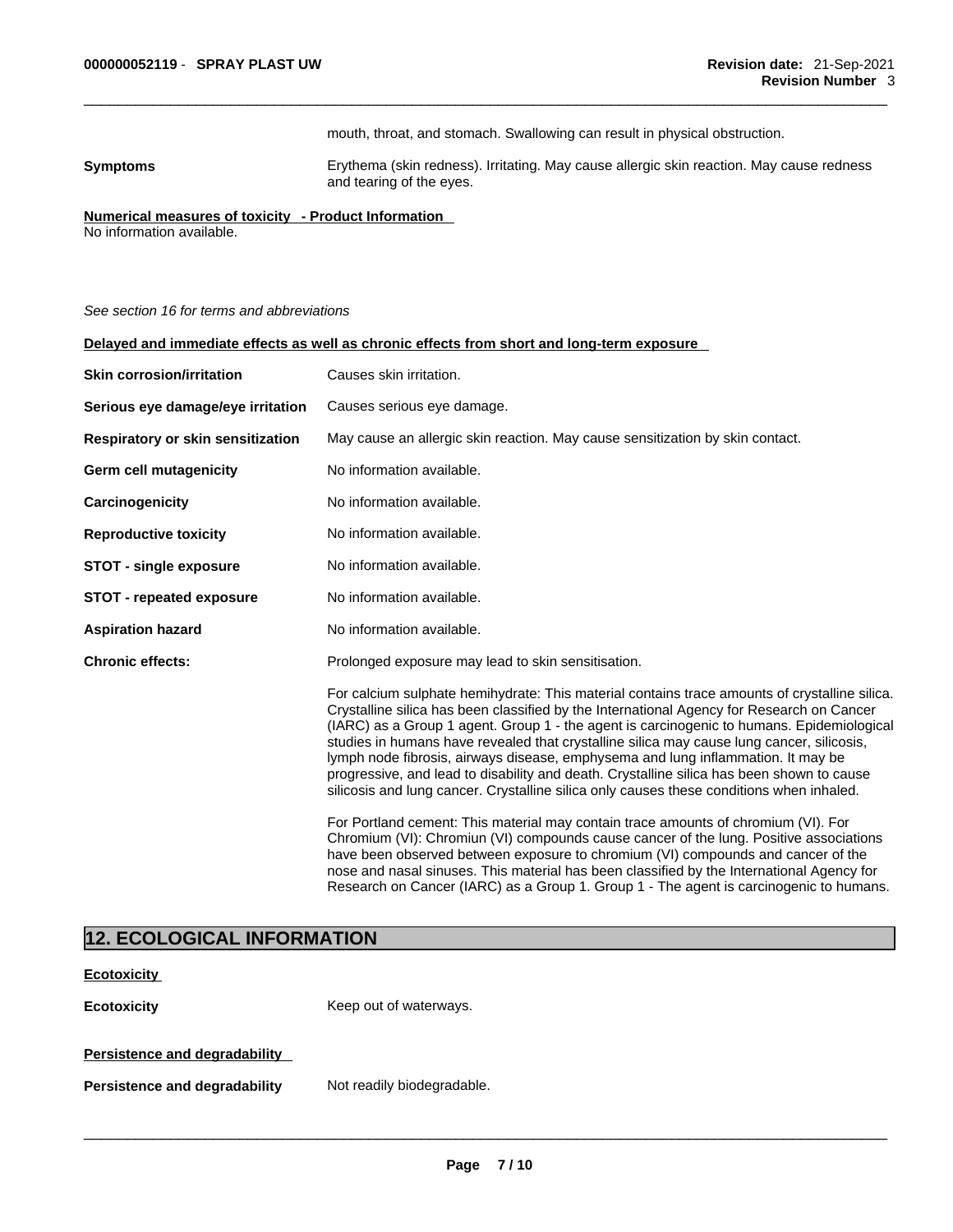| <b>Bioaccumulative potential</b> |                                                                |  |
|----------------------------------|----------------------------------------------------------------|--|
| <b>Bioaccumulation</b>           | Bioaccumulation is not expected.                               |  |
|                                  |                                                                |  |
| <b>Mobility</b>                  |                                                                |  |
| <b>Mobility in soil</b>          | Expected to be mobile in soil.                                 |  |
| Other adverse effects            |                                                                |  |
| Other adverse effects            | High concentrations may harm aquatic life by the effect on pH. |  |
|                                  |                                                                |  |

### **13. DISPOSAL CONSIDERATIONS**

#### **Waste treatment methods**

| Waste from residues/unused | Dispose of in accordance with local regulations. Dispose of waste in accordance with |
|----------------------------|--------------------------------------------------------------------------------------|
| products                   | environmental legislation. Dispose of contents/ container to an approved landfill.   |

## **14. TRANSPORT INFORMATION**

#### **ADG**

Not classified as Dangerous Goods by the criteria of the Australian Dangerous Goods Code (ADG Code) for transport by Road and Rail; NON-DANGEROUS GOODS.

#### **IATA**

Not classified as Dangerous Goods by the criteria of the International Air Transport Association (IATA) Dangerous Goods Regulations for transport by air; NON-DANGEROUS GOODS.

#### **IMDG**

Not classified as Dangerous Goods by the criteria of the International Maritime Dangerous Goods Code (IMDG Code) for transport by sea; NON-DANGEROUS GOODS.

### **15. REGULATORY INFORMATION**

#### **Safety, health and environmental regulations/legislation specific for the substance or mixture**

#### **National regulations**

#### **Australia**

Not classified as dangerous goods in accordance with the Australian Code for the Transport of Dangerous Goods by Road and Rail (ADG)

Classified as a hazardous chemical in accordance with the criteria of Safe Work Australia - Globally Harmonized System (GHS).

See section 8 for national exposure control parameters

**Poisons Schedule (SUSMP)** None allocated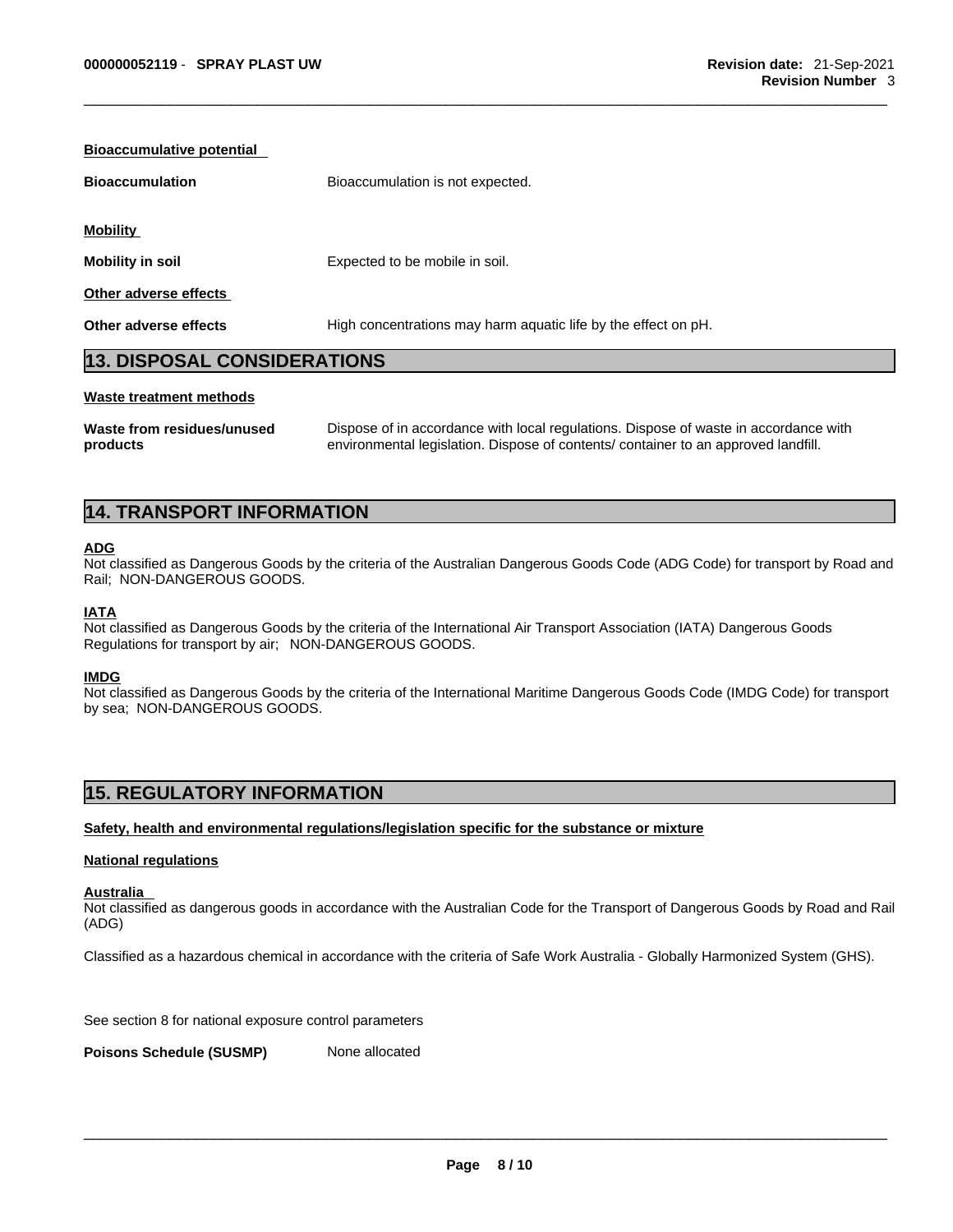# **International Inventories**

**AIIC** All the constituents of this material are listed on the Australian Inventory of Industrial Chemicals.

#### **Legend:**

- Australian Inventory of Industrial Chemicals

#### **International Regulations**

**The Montreal Protocol on Substances that Deplete the Ozone Layer** Not applicable

**The Stockholm Convention on Persistent Organic Pollutants** Not applicable

**The Rotterdam Convention** Not applicable

# **16. OTHER INFORMATION**

American Conference of Governmental and Industrial Hygienists. In: `Threshold Limit Values and Biological Exposure Indices'. American Conference of Governmental and Industrial Hygienists Inc.,

**Reason(s) For Issue:** 5 Yearly Revised Primary SDS Change in Hazardous Chemical Classification

**Issuing Date:** 21-Sep-2021

This Safety Data Sheet has been prepared by Ixom Operations Pty Ltd (Toxicology and SDS Services).

#### **Revision Note:**

The symbol (\*) in the margin of this SDS indicates that this line has been revised.

#### **Key or legend to abbreviations and acronyms used in the safety data sheet**

|            | Legend Section 8: EXPOSURE CONTROLS/PERSONAL PROTECTION |      |                                  |
|------------|---------------------------------------------------------|------|----------------------------------|
| <b>TWA</b> | TWA (time-weighted average)                             | STEL | STEL (Short Term Exposure Limit) |
| Ceiling    | Maximum limit value                                     |      | Skin designation                 |
|            | Carcinogen                                              |      |                                  |

#### **Key literature references and sources for data used to compile the SDS**

EPA (Environmental Protection Agency) Acute Exposure Guideline Level(s) (AEGL(s)) U.S. Environmental Protection Agency Federal Insecticide, Fungicide, and Rodenticide Act U.S. Environmental Protection Agency High Production Volume Chemicals Food Research Journal Hazardous Substance Database International Uniform Chemical Information Database (IUCLID) Japan GHS Classification Australian Industrial Chemicals Introduction Scheme (AICIS) NIOSH (National Institute for Occupational Safety and Health) National Library of Medicine's ChemID Plus (NLM CIP) National Library of Medicine's PubMed database (NLM PUBMED) National Toxicology Program (NTP) New Zealand's Chemical Classification and Information Database (CCID) Organization for Economic Co-operation and Development Environment, Health, and Safety Publications Organization for Economic Co-operation and Development High Production Volume Chemicals Program Organization for Economic Co-operation and Development Screening Information Data Set RTECS (Registry of Toxic Effects of Chemical Substances) World Health Organization

#### **Disclaimer**